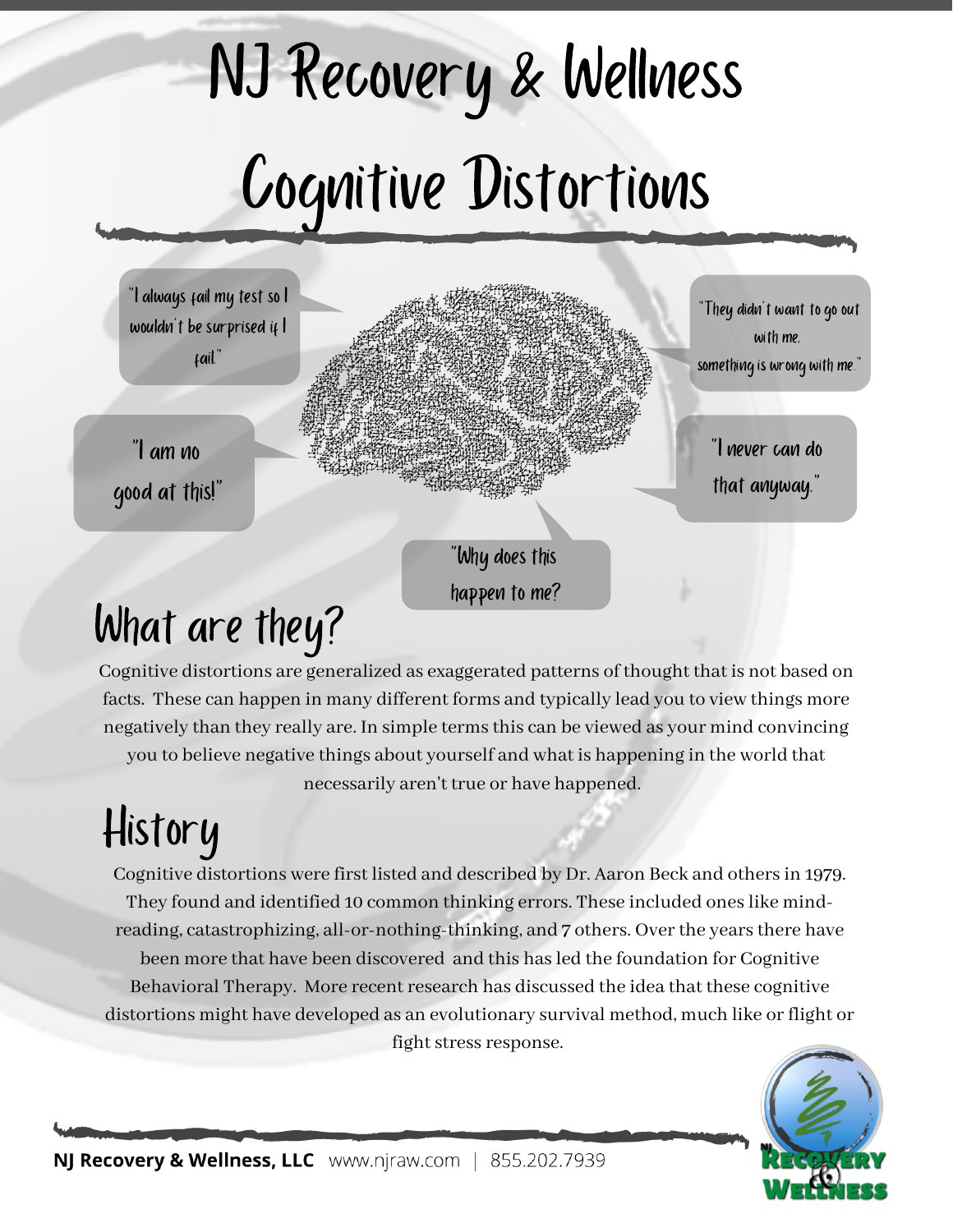# 10 Common Cognitive Distortions

#### 1. Overgeneralization:

#### **Making broad interpretations from a single or a few events.**

Examples include:

- "I wouldn't be surprised if I fail my test since I always fail my test when I study hard."
- "I was so awkward on that date, probably since I am just an awkward person."
- "I shouldn't have gone this way to work, I always hit the red lights."

# 2. Magical Thinking:

#### **The belief that acts will influence unrelated situations.**

Examples include:

- "The reason this happened today was because I got up on the wrong side of the bed."
- "If I don't set the volume to an even number while driving I might get in an accident."
- "I didn't get likes on my photo, it must mean that nobody likes me."

## 3. All-or-Nothing Thinking:

#### **Thinking in absolutes such as "always, "never" , or "every".**

Examples include:

- "I never could get the job I want even if I work really hard."
- "I always get picked last when working in groups."
- "Every time I post before 10 am nobody interacts with it. "

# 4. Disqualifying the Positive:

Recognizing only the negative aspects of a situation while ignoring the positive ones.

Examples include:

- "I got 91 out of 100 on my final and it brought my 3.98 GPA down to a 3.94, how could I do that?"
- "I was late to work and my boss told me that I was doing a great job, I don't know what to think. "

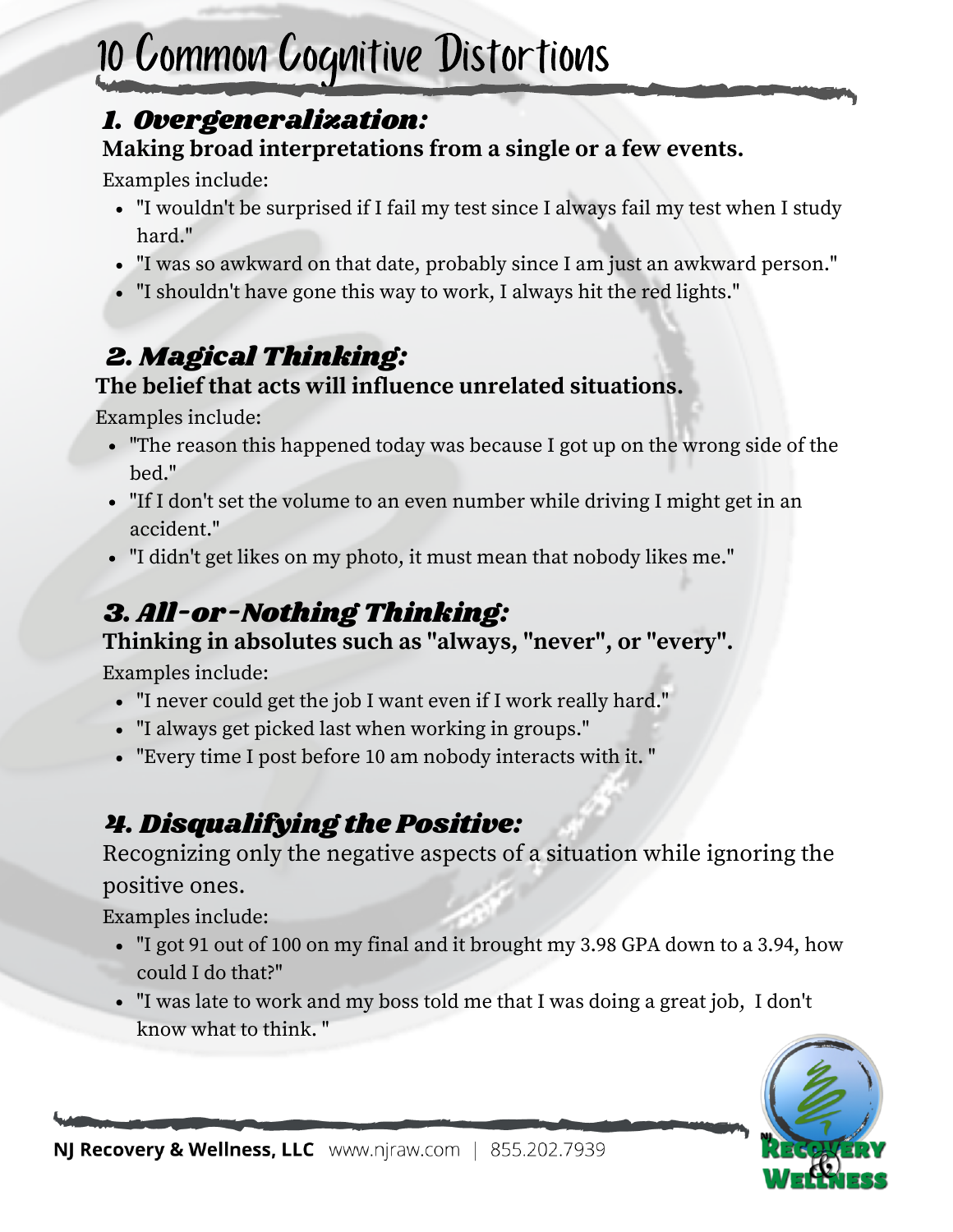#### 5. Personalization:

#### **The belief that one is responsible for events outside their own control.**

Examples include:

- "I did everything my boss wanted on time and they still got upset with me."
- "When I asked my mom if I could help cook dinner she yelled at me, I must have done something to upset her."
- "When we went out last night they seemed as if they didn't have fun, maybe I picked a boring date? "

### 6. Jumping to Conclusions:

**Interpreting the meaning of a situation with little or no evidence.**

**Mind Reading:** Interpreting the thoughts and beliefs of others without adequate evidence.

Examples include:

- "They didn't want to go out on a date with me, they must think I'm unattractive."
- "My boss didn't want to give me that raise, they must think I am lazy or entitled ."

**Fortune Telling:** The expectation that a situation will turn out badly without adequate evidence.

Examples include:

- "I shouldn't even ask them out, they probably date people way better looking than me."
- "What is the point of asking for a raise, they are going to say no anyway."

**Catastrophizing:** Seeing only the worst possible outcomes of a situation.

Examples include:

Examples include:

"They seemed like they were upset, I must have done something to upset them."